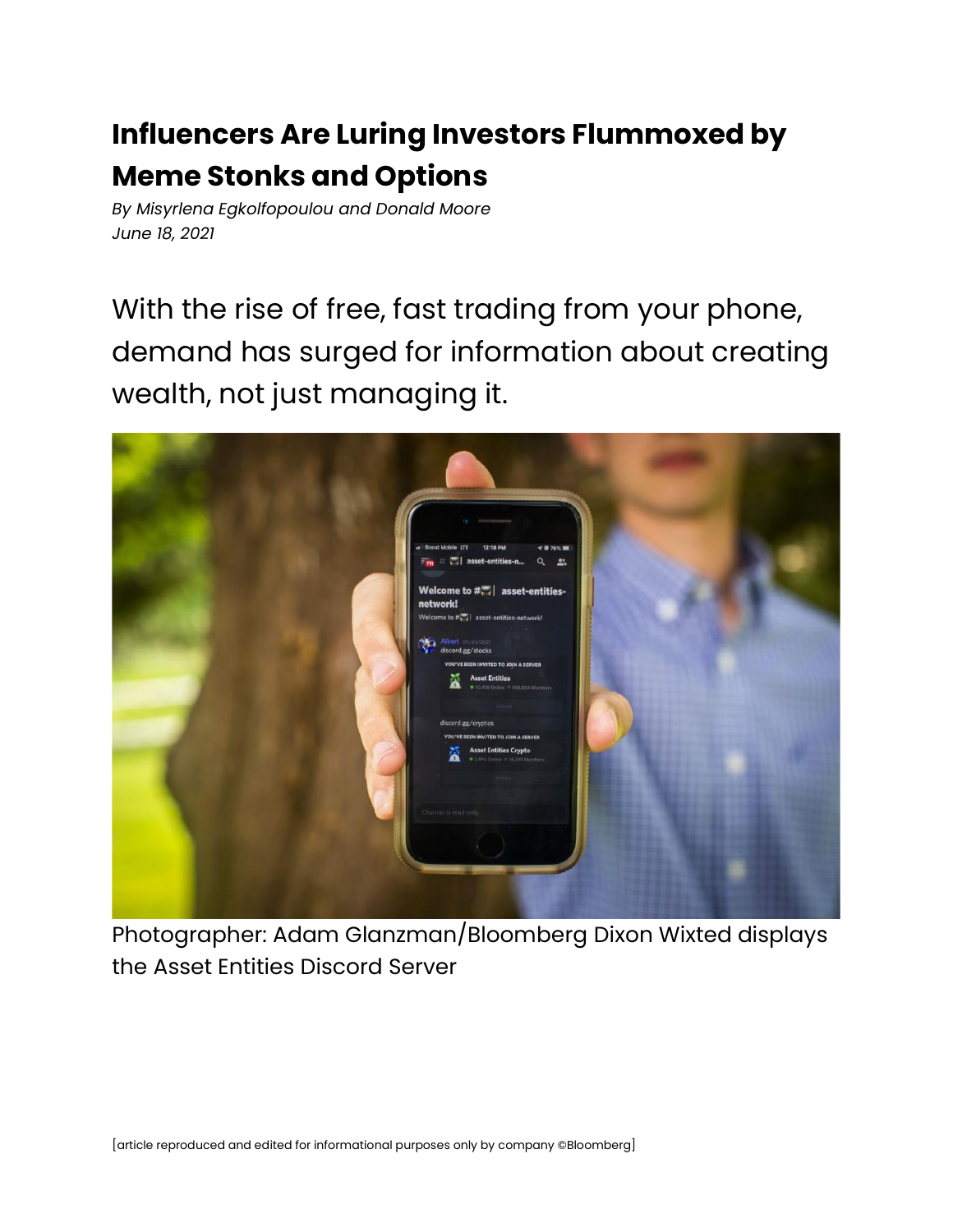The U.S. was already doing a poor job of teaching people how to manage their money. Then meme stonks came along.

Now with everyone desperate for financial advice, a deluge of new companies and their influencer leaders are all at your service, fighting to be the first place you turn to chat about stocks, budgets or finances  $-$  at times, for a fee.

Jackson Fairbanks, 20, founded Asset Entities in August with his brother and two friends. Over the past year, they say they have attracted more than 150,000 members on the chat app Discord, including a team of over a dozen paid moderators. They try to serve as a clearing house of tips and investment strategies.

"A lot of people join our community looking to get rich quick," Fairbanks said, noting that the surge in GameStop Corp. and other so-called meme stocks has made many investors think they can find instant returns. "But we always stress that in the stock market nothing is guaranteed."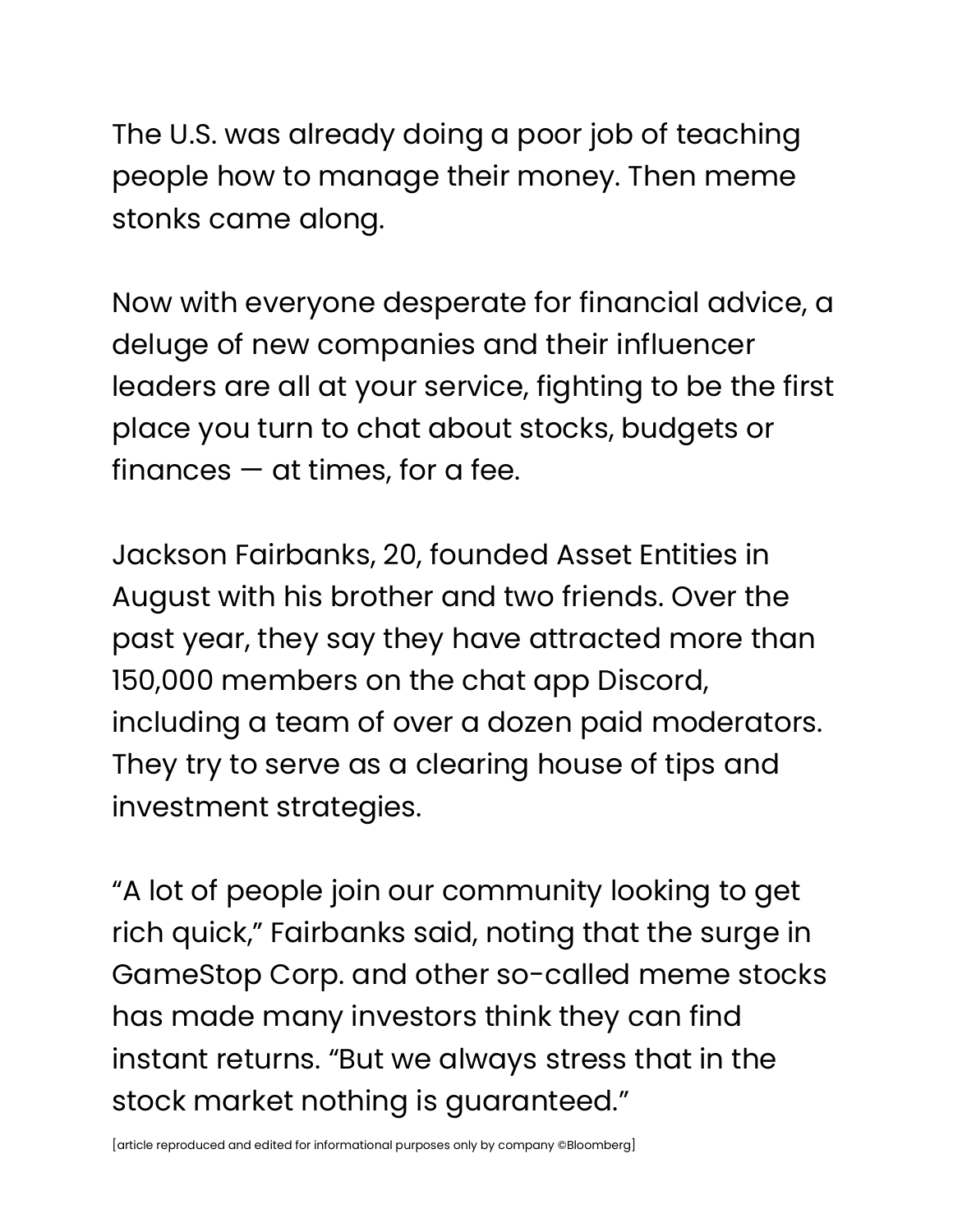For monthly fees of as much as \$50, subscribers can get access to live trading calls, educational courses and chat rooms on stocks and cryptocurrencies.

With the rise of free, fast trading from your phone, demand has surged for information about investing and markets, creating opportunities for a new generation of financial influencers who are rushing to fill the gap in traditional education. And there's no regulation or oversight of the quality of the information being dished out.

The U.S. Securities and Exchange Commission has warned investors about the dangers of putting money into meme stocks based on what they read on social media — specifically flagging the potential for market manipulation online.

Asset Entities tweets stock tips, and posts meme quotes and sweepstakes on Instagram, where its profile includes the disclaimer: "*Nothing here is financial advice" and "purely education & entertainment."*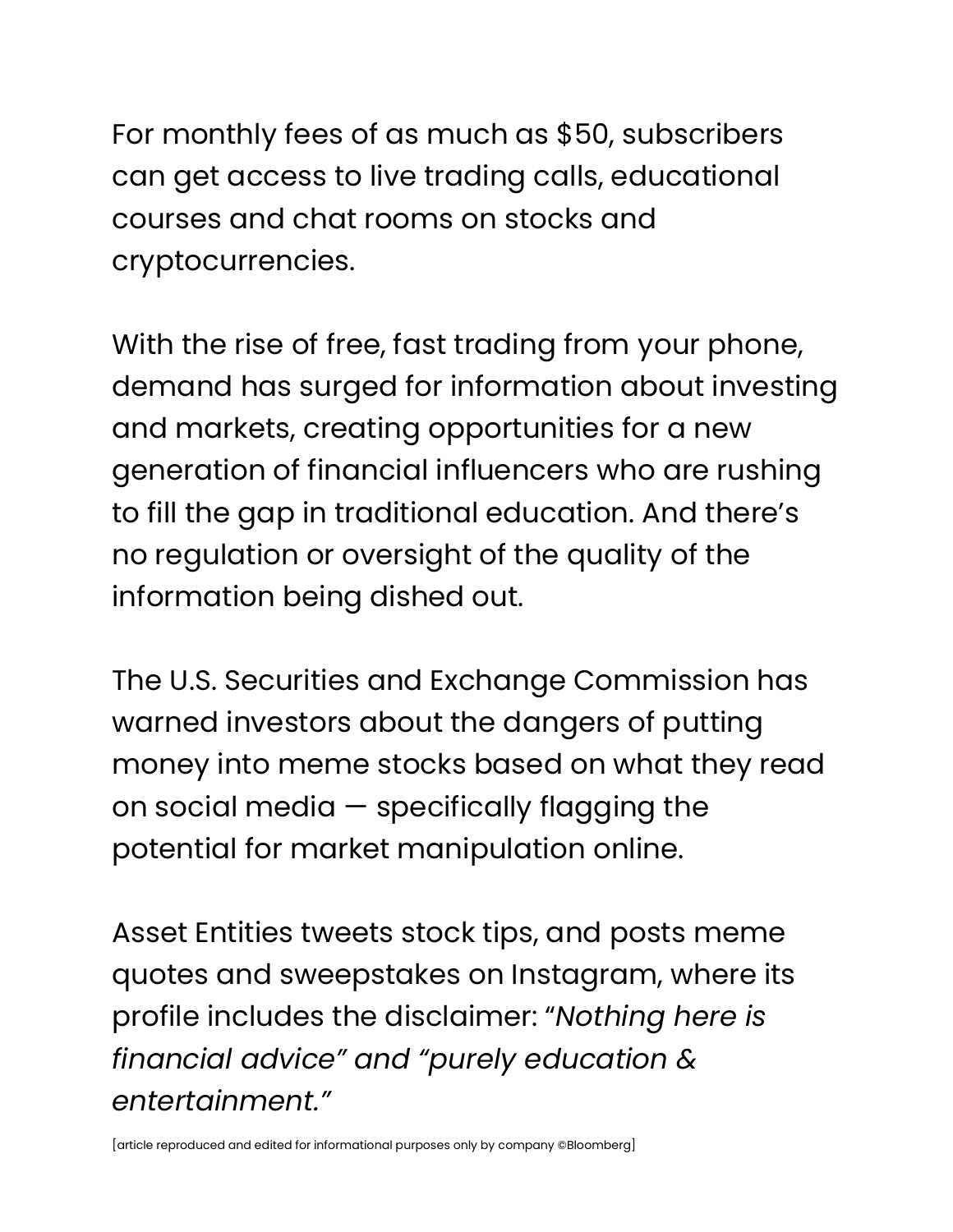## In the U.S., there is little formal personal-finance

education at all. Only seven states require — or are in the process of mandating — a standalone highschool course on the topic, according the advocacy group Next Gen Personal Finance. Stock-market games are played in some classes or after-school clubs, but for most students, learning about money means learning about topics like budgeting, understanding compound interest or opening a savings account.

In other words, students learn about managing existing wealth rather than actively creating wealth. Until now, that seemed like the right priority, said John Pelletier, director of the Center for Financial Literacy at Champlain College in Vermont.

"We found it didn't make sense to spend to teach them about investing, because these kids usually don't have any money," Pelletier said. "But Robinhood becoming so big is showing us that maybe we do have to teach them."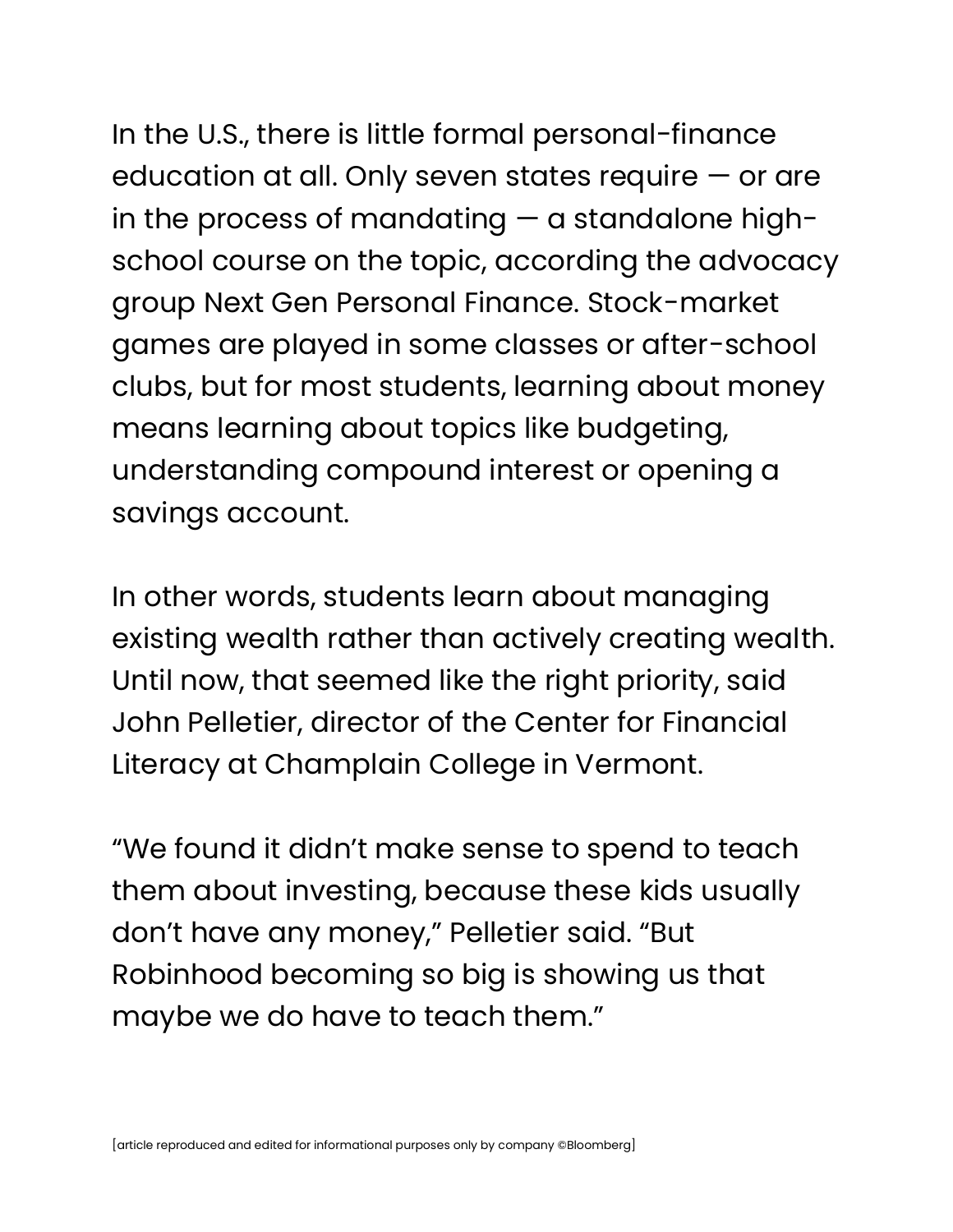But these days, new investors only need \$1 or less to buy fractions of shares or portions of cryptocurrencies through companies like Robinhood, Cash App and others. And with a bit more in their account, people can get access to higher-risk strategies such as margin or option trading. Meanwhile, there's new vocabulary to decipher every day if you want to understand chatter about the markets, from "diamond hands" to NFTs.



*Dixon Wixted, 18, from Kingstown, Rhode Island*,

[article reproduced and edited for informational purposes only by company ©Bloomberg]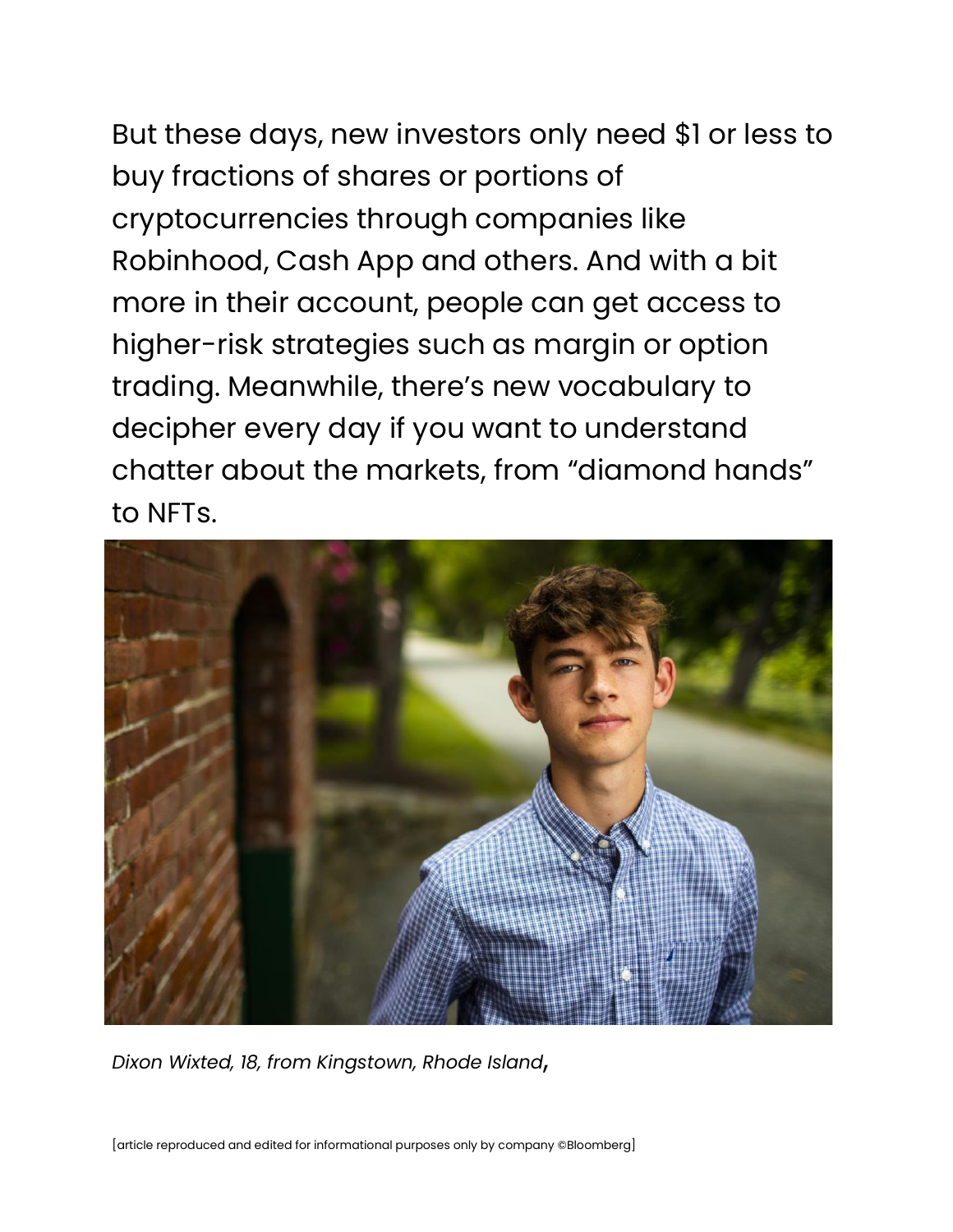Dixon is paying \$25 a month for a lower-level membership on Asset Entities, which he discovered on TikTok. "It's really valuable information," Wixton said. "And none of my friends know anything about the stock market."

For their part, banks tend to reserve advisory services for higher-net-worth individuals, people with enough money to pay plenty of fees. Plus, they aren't exactly trying to entertain people.

Bolun Li, 22, says he had to sit through a presentation by someone from a bank as a highschool student in Boston. It was so boring, Li recalls, that nothing stuck.

Now at Duke University, Li created an app called Zogo with games that guide people through concepts such as investing and credit. American Express and other financial institutions sponsor rewards for clients who earn credits ("pineapples") on Zogo that they can use toward Amazon or Starbucks purchases.